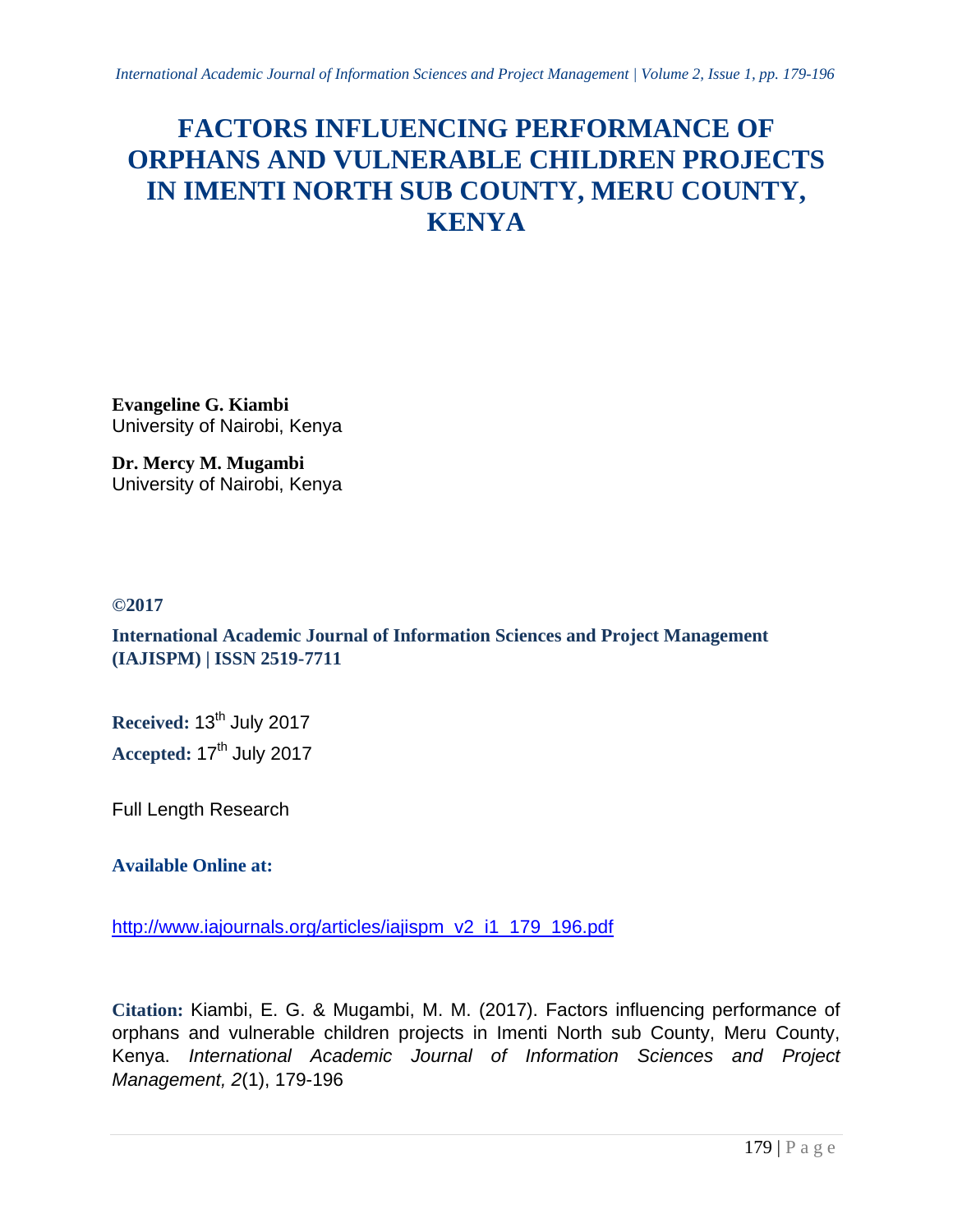# **ABSTRACT**

Every child requires basic needs to develop and grow to a healthy and responsible adult. A child requires parental love, care and protection in the early stages of development. The immediate family and environment of a child is critical in determining how that child develops because it is in this environment that they get nurtured, thereby experiencing love and acceptance, a sense of belonging, safety and security as well as developing trust, respect and confidence. Orphans and vulnerable children are one of the main problems of developing countries, especially sub Saharan Africa. In Kenya, VC are associated with malnutrition, sickness, lower school enrolment rates, drugs and substance abuse, lack of clothing and shelter and poor school participation compared to the less vulnerable children. The purpose of this study was to investigate the factors influencing the performance of orphans and vulnerable children projects in Imenti North Sub County in Meru County. The study sought to assess how management competence influence performance of orphans and vulnerable children projects in Imenti North Sub County, Meru County, Kenya. The study further sought to establish how resource availability influence performance of orphans and vulnerable children projects in Imenti North Sub County, Meru County, Kenya. The study sought to establish how community involvement influence the performance of orphans and vulnerable children in Imenti North ,The study also sought to determine how monitoring and evaluation influence performance of orphans and vulnerable children projects in Imenti North Sub County, Meru County,

Kenya. The study adopted descriptive research design. The study was grounded on resource dependence theory, stakeholder theory, and public participation theory. The stud had a target population of 214.The respondents were selected using stratified proportionate random sampling technique where by a sample size of 137 was used. Primary data was obtained using self-administered questionnaires that were made up of both open ended and closed ended questions. The reliability of the study was measured using test retest method. The Data was analyzed using Statistical Package for Social and multiple regressions. From the findings the study revealed that professional and academic qualification helps the staff acquire skills needed to perform their jobs effectively and that experience in OVC related aspects influences service delivery in OVC projects. From the findings the study revealed that financial allocation/ availability improves OVCs health status, that human resources efficiency enables monitoring of OVC projects and on the fact that information communication and technology promotes knowledge transfer that enables individuals to satisfy present and future needs of stakeholders. From the findings, the study found that involvement in initiation and identification influences service delivery and that labor contribution ensures timely completion of OVCs projects. The study revealed that frequency of Monitoring opportunities for improving the performance of the projects and that facilitated negotiations and identification of gaps and suggesting the way forward. The study concluded that resource availability had the greatest effect on the Performance of orphans and vulnerable children projects followed by community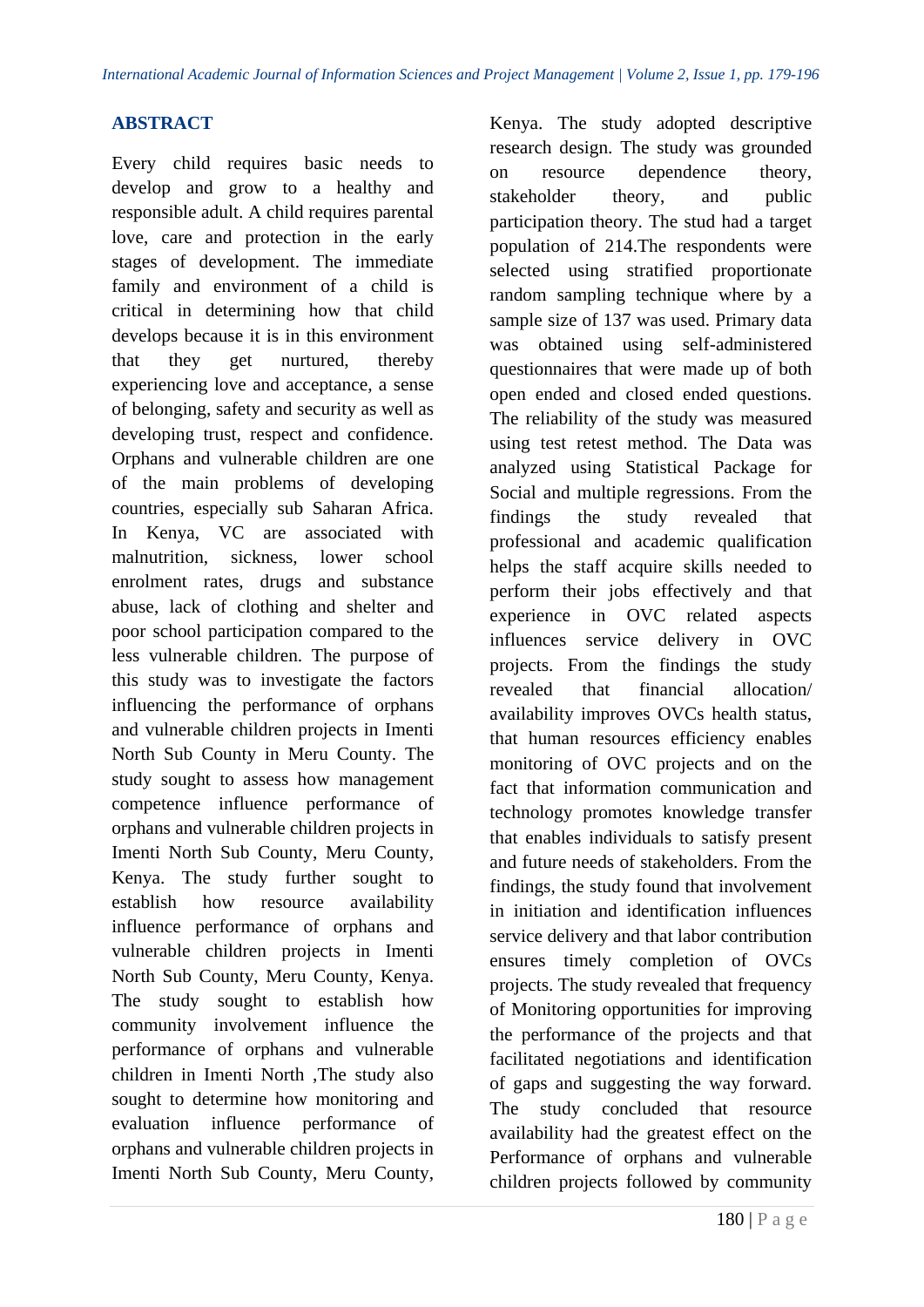involvement, then management competence while monitoring and evaluation had the least effect to the performance of orphans and vulnerable children projects. The study recommends that financial allocation should be

increased to improve the OVCs health status.

*Key Words: performance, orphans and vulnerable children projects, Imenti North sub County, Meru County, Kenya*

## **INTRODUCTION**

Every child requires basic needs to develop and grow to a healthy and responsible adult (UNICEF, 2016). A child requires parental love, care and protection in the early stages of development. The immediate family and environment of a child is critical in determining how that child develops because it is in this environment that they get nurtured, thereby experiencing love and acceptance, a sense of belonging, safety and security as well as developing trust, respect and confidence. According to Gaventa and Blauert (2016), disadvantaged groups are unappreciated, devalued or derided by the larger society. Vulnerable children (VC) and orphaned children fall in the category of the disadvantaged group, United Nations Children's Education Fund (UNICEF 2016). Access to food, shelter and education remains a key challenge for the VC. This is due to the fact that their vulnerability has greatly been aggravated by lack of supportive socioeconomic factors such as quality health, income, and demographic changes.

The management of vulnerable and orphaned children projects plays an important role in the daily lives and activities for the children (Weisman, 2011). A manager is the person who is vested with formal authority over an organization or one of the organization's subunit. Management is concerned with the optimum attainment of organizational goals and objectives with and through other people, therefore, effective communication is vital to maintain cordial relations, devise strategies, make decisions, and implement actions (Gibson, 2009). Therefore, management affects the entire organization by providing direction. They are also required to ensure that resource availability, socio-cultural factors, community involvement and ownership, and monitoring and evaluation are aspects of the socioeconomic environment, should be well considered so that their effect in project performance is positive rather than negative. Vulnerable and orphaned children projects are either publicly or privately funded for children who either have no parents (Orphans) or cannot get adequate support from the parents or guardian who should take care of them as they grow (Gibson, 2009).

In Yemen, for instance, there are 30,000 VCs and orphans who are in need of care and protection. Migration to the cities, poverty, unemployment, high fertility rates, lack of social services, and abandonment of support for the poor by the state, all led to the problem of VCs and orphans. The VCs and orphaned children could be used for selling drugs and girls for sex; they could be trafficked and sold as well. These children want to live and so can be involved in such illegal activities.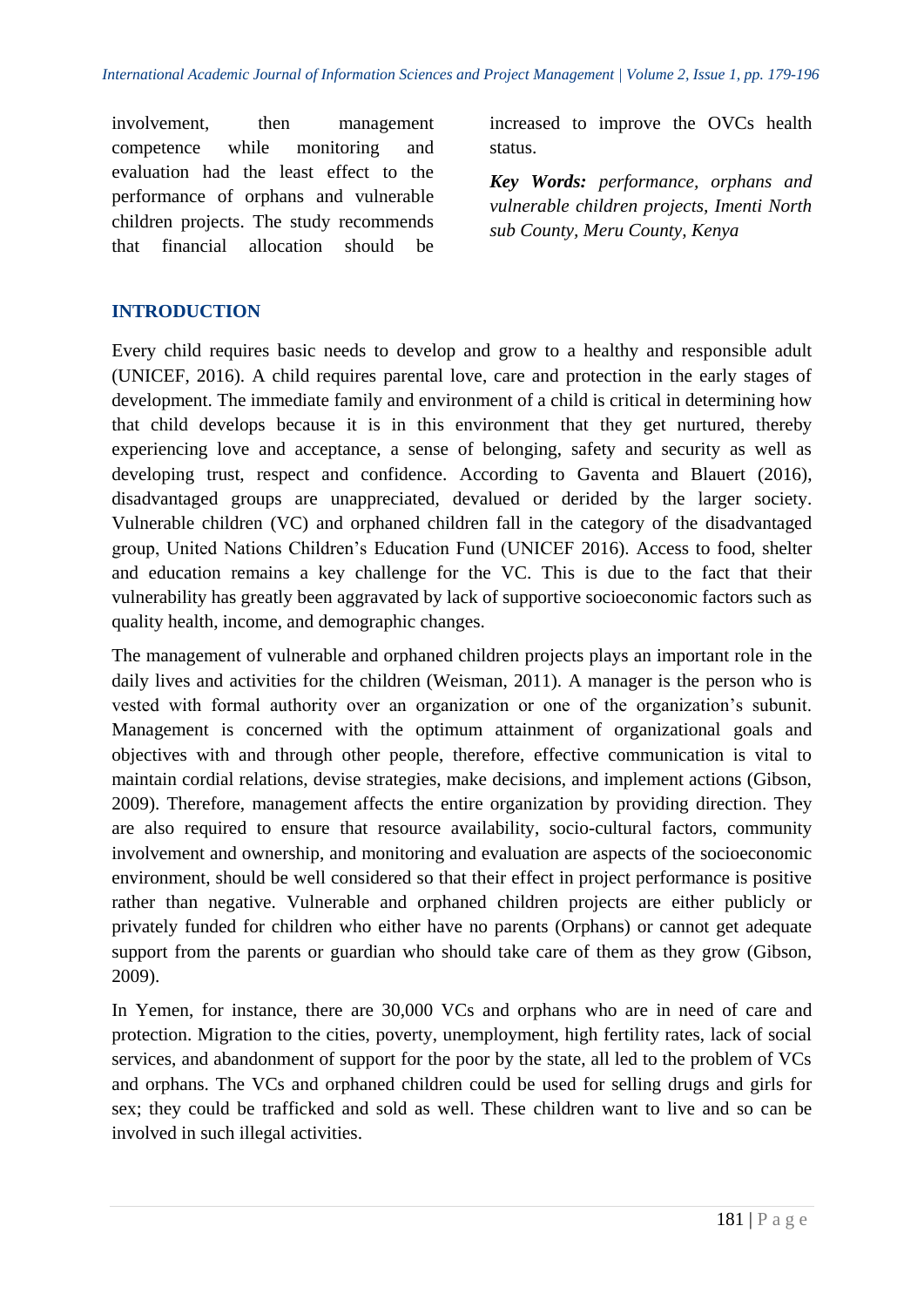According to UNICEF (2016) approximately 15 million children worldwide have lost one or both parents due to Acquired Immune Deficiency Syndrome and Human Immunodeficiency Virus (HIV and AIDS). Nearly 12 million of these children live in Sub-Sahara Africa. Many more children have been made vulnerable because of family illness, family breakups, school withdrawals, stigma, poverty, property loss, loss of their shelter, child labor, inadequate health care, loss of rights of inheritance, vulnerability to either sexual or physical abuse and children heading their households (International Federation of the Red Cross and Red Crescent Societies, 2002). In most of the African countries, close to half of the children enrolled in primary schools cannot manage to access secondary education because of the inability of the caregivers to finance their education at this level (UNAIDS, 2010).

In Africa, for example Ghana, Orme and Seipel (2010) argue that children have made the street their home for a variety of reasons. While a few children are from intact families and have come to urban streets for economic reasons or for adventure, a large number of children are pushed into a life on the streets of urban centers for the same reasons as children in other parts of the world. Typically, they end up on the streets as a result of the death of their parents, poverty, sexual abuse, violence in the home, neglect, divorce in the family and the like. Some of these children maintain some contact with their families and may even receive some support from them, but many more are living and working on the street without any contact with or support from family members. In almost all cases, these children live without adult protection and without decent income-generating employment. They usually work as laborers, vendors or domestic servants. Some children support themselves by begging or prostitution.

Orphans and vulnerable children are some of the main problems of developing countries, especially sub Saharan Africa. UNAIDS (2010) estimated that of the 16.6 million children (aged 0–17) who have lost one or both parents to AIDS, 14.8 million are in sub-Saharan Africa. Within Ethiopia 5.5 million children, around 6% of the total population, are categorized as orphans or vulnerable children (OVC). OVC comprise almost 12% of Ethiopia's total child population. Over 83% of these OVC are living in rural settings of which 855,720 of them are orphaned children as a result of the death of one or both parents due to HIV/AIDS (Save the Children UK, 2011).

Research from the Kenya Institute for Public Policy Research and Analysis (KIPPRA) shows that the survival rate of OVC from Class One to Class Eight is below 40%, while those who survive from Class One to university is 1.69%. (KIHBS 2005/6:47) Many OVC still remain unreached and this is the reason for further appeal, to address the plight of OVC. According to the NPA on OVC, OVC interventions are clustered into four thematic areas; first are interventions relating to child survival (access to food, health, clean water, hygiene), secondly are interventions relating to child development (education, psychosocial support, social welfare and support), third are interventions relating to child protection (birth registration, adoption, guardianship and foster care) and lastly are OVC interventions relating to child participation (capacity building, income generating activities - IGA. UWEZO, (2012) OVC Report.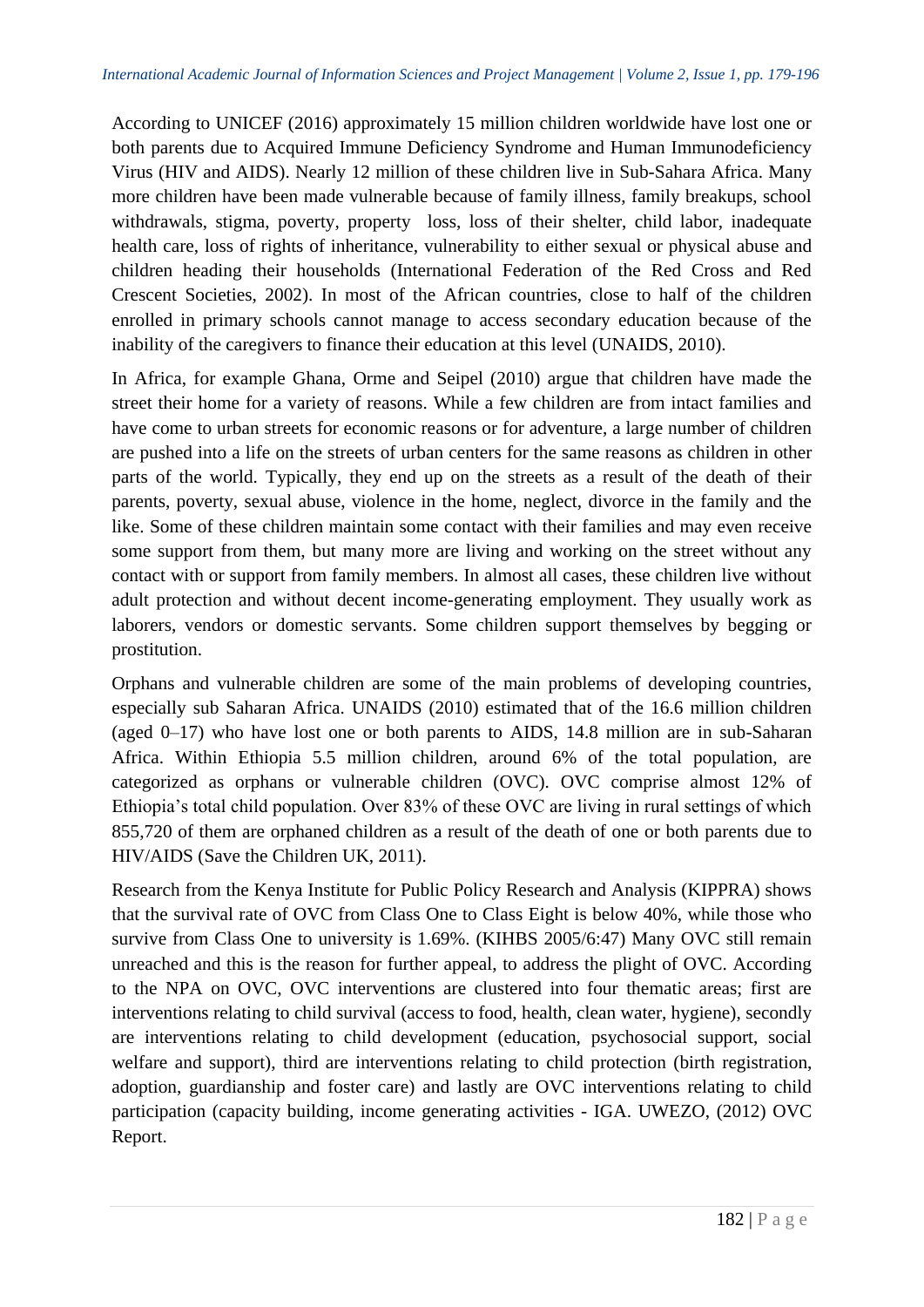Providing care and support for OVC is one of the biggest challenges Kenya faces today, as the growing numbers overwhelm available resources. AIDS, fuelled by high poverty levels, is one of the main contributors to OVC incidence in Kenya. Understanding the magnitude of the problem and socio-demographic characteristics of OVC can provide the foundation for building programs of appropriate design, size and scope.

The Kenyan government has responded by putting in place the National Plan of Action on OVC which helps to strengthen the capacity of families to protect and care for OVC, provide economic, psychosocial and other forms of social support, as well as mobilize and support community based responses to increase OVC access to essential services such as food and nutrition, education, health care, housing, water and sanitation. The Department of Children Services, within the Ministry of Gender, Children and Social Development, in collaboration with the National Steering Committee on OVC developed the OVC Policy, a key aspect of which is the provision of a direct predictable and regular cash subsidy of KSH 2,000 per month to households caring for OVC (Sloth-Nielsen, 2014).

Despite efforts to improve lives of children, social indicators continue to show decline in social and economic welfare of children as a result of poverty, conflict, HIV/AIDS, and war (Gibson, 2009). The extended family network that traditionally used to support orphans has collapsed due to urbanization, poverty and other socio- economic factors, therefore children homes have provided protection for such children. Every day the children homes' management, staff and children face new issues and revisit the old ones.

In Kenya, VC are associated with malnutrition, sickness, lower school enrolment rates, drugs and substance abuse, lack of clothing and shelter and poor school participation compared to the less vulnerable children. Currently, Kenya has not managed to carry out a comprehensive survey but the government approximates that there are close to 2.4 million orphaned and vulnerable children in the country (UNICEF, 2016).

The Government of Kenya (GoK) does acknowledge that even though free primary education has been introduced, Orphans and Vulnerable Children do not tend to enroll in the government system (GoK, 2013). Substantial progress has been made since 2009 towards strengthening Kenya's child protection system. The government, supported by UNICEF, has completed a mapping and assessment of the current system in Kenya which identifies priority gaps that should be addressed.

Based on this mapping a draft Child Protection System Strategy has been developed. The above strategy highlights the public sector contributions to the child protection system under Kenya's Medium Term Expenditure Framework (MTEF), and emphasizes gaps that represent substantial opportunities for Kenya's development partners and the donor community to engage. Orphans and vulnerable children continue to lag behind in accessing and acquiring formal education. Therefore, it is imperative to make follow ups and discover what could be the underlying factors causing school dropout (UNICEF, 2016).

In Meru County, and specifically Imenti North sub County, there are several projects for the OVCs and the orphaned children. They include the Thelyann children's home, MCK Kaaga childrens home, Almano children home, Meru children home (Nkabune), Jerusha Mwirari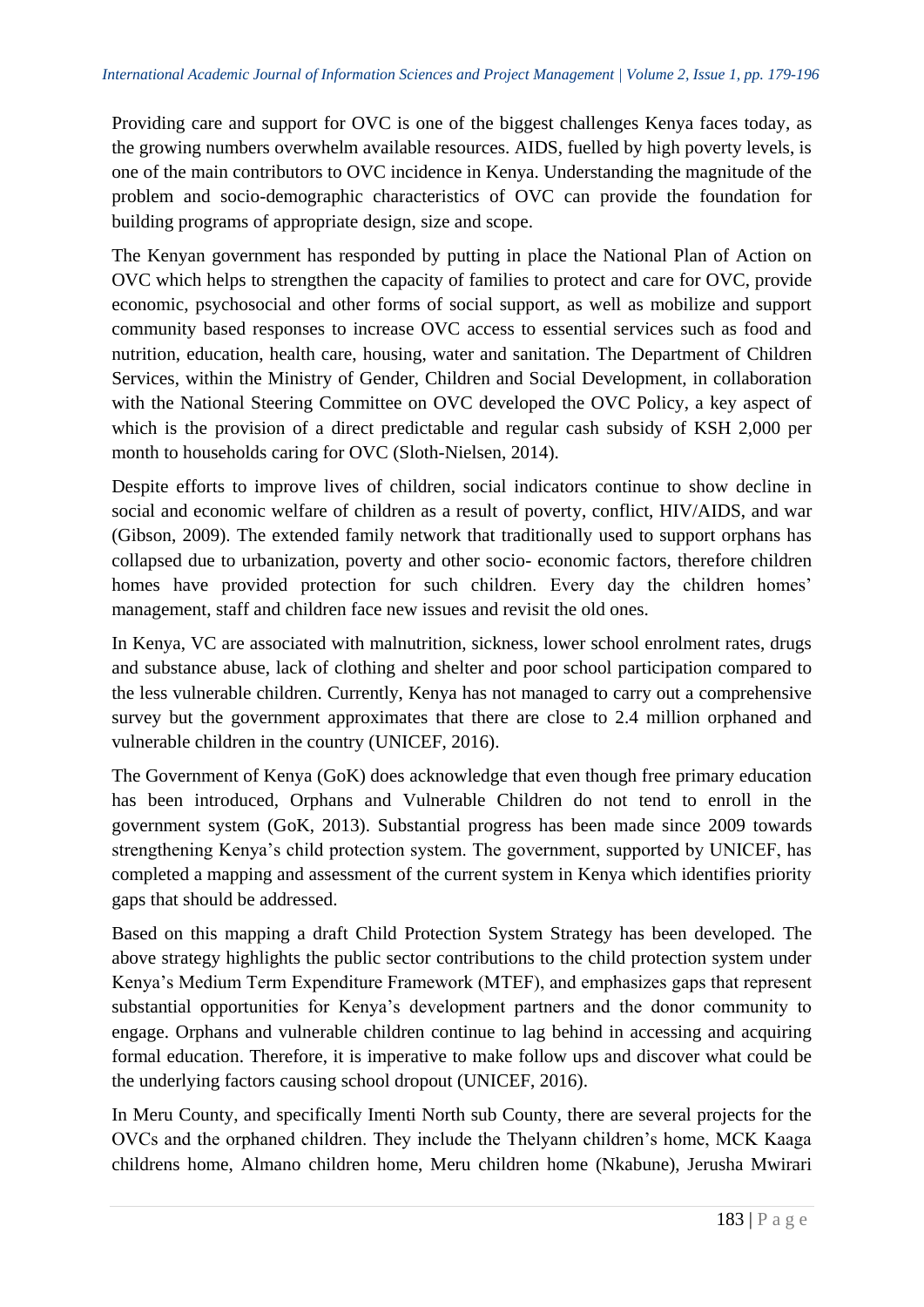childrens home, Clover leaf Children home, Ripples International, and Sos villages. However, even at these projects, children still face profound challenges because the management still lacks the capacity to provide for all their basic and critical needs [GOK: (Vision 2030 blueprint), 2010]. Therefore, even in such projects some of these children spend nights on the floor, with little food, medical care, some walk bare-footed and partially naked. Some attend informal school lessons in mud-walled and non-equipped classrooms. Some are forced out of school due to lack of school fees (Schutt, 2009).

# **STATEMENT OF THE PROBLEM**

Providing care and support for OVC is one of the biggest challenges Kenya faces today, as the growing numbers overwhelm available resources. AIDS, fuelled by high poverty levels, is one of the main contributors to OVC incidence in Kenya. Understanding the magnitude of the problem and socio-demographic characteristics of OVC can provide the foundation for building programs of appropriate design, size and scope.

Despite efforts to improve lives of children, social indicators continue to show decline in social and economic welfare of children as a result of poverty, conflict, HIV/AIDS, and war (Gibson, 2009). The extended family network that traditionally used to support orphans has collapsed due to urbanization, poverty and other socio- economic factors, therefore children homes have provided protection for such children. Every day the children homes' management, staff and children face new issues and revisit the old ones.

In Imenti North Sub County, there are numerous OVC projects. The performances of these projects have not been adequate given that the county has recorded significant numbers of street children and orphans dropping out of school. This is according to a report by KNBS (2014) which further postulates that these projects have failed to offer quality and follow up services to OVC mainly due to lack of availability of adequate resources. The report states that in Meru County as a whole, the number of street children have increased by 3% since 2010. AS well, the report holds that the number of drop outs has increased with 13% of which 45% are part of the OVC cohort. This is the data that shows that OVC projects in Meru County and Imenti North Sub County have failed and need further research for policy makers to formulate sound policies.

On Orphans and vulnerable children, various studies have been conducted; Nzioki (2014) studied the school-based factors influencing participation of orphans and vulnerable children in primary schools concentrating on Kamukunji District, Nairobi County Kenya. In another study by Magampa (2014), focus was on the academic performance of orphaned primary school learners aged between eight and ten years in Mankweng Circuit. Further, Jakachira (2013) focused on a different dimension in this topic by concentrating on the interface of child-headed households and academic performance. These studies failed to focus on the plight of OVCs' Projects and the factors affecting them in Imenti North Sub County. This is literature gap that the study seeks to fill.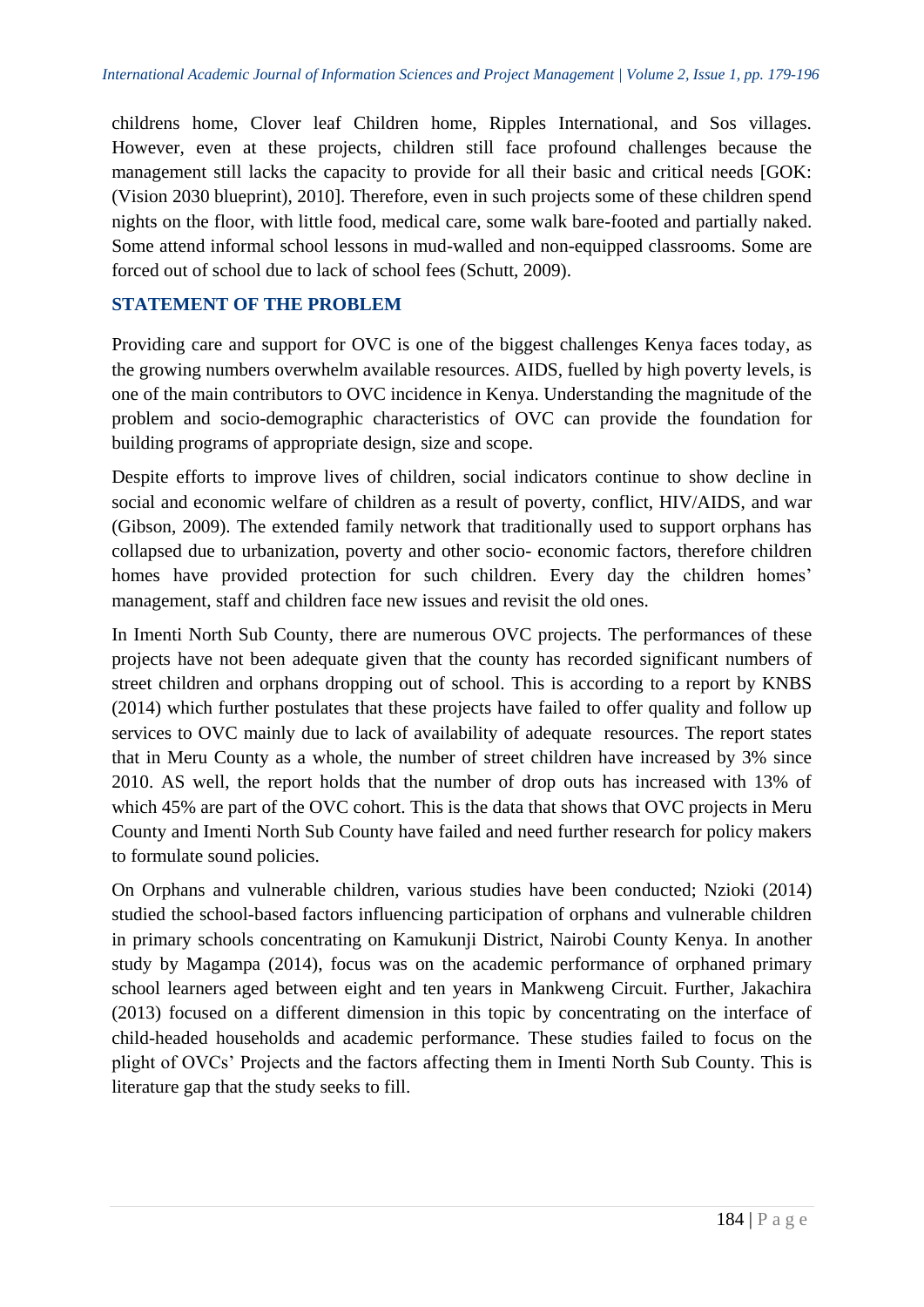## **GENERAL OBJECTIVE**

The purpose of the study was to investigate the factors influencing the performance of orphans and vulnerable children projects in Imenti North sub County in Meru County, Kenya.

## **SPECIFIC OBJECTIVES**

- 1. To assess how management competence influence of performance of orphans and vulnerable children projects in Imenti North Sub County, Meru County, Kenya.
- 2. To establish how availability of resources influence performance of orphans and vulnerable children projects in Imenti North Sub County, Meru County, Kenya.
- 3. To establish how community involvement influence performance of orphans and vulnerable children projects in Imenti North Sub County, Meru County, Kenya.
- 4. To determine how monitoring and evaluation influences performance of orphans and vulnerable children projects in Imenti North Sub County, Meru County, Kenya.

## **THEORETICAL FRAMEWORK**

This section discusses the theoretical foundation on which the study is anchored. The study was grounded on resource dependence theory, stakeholder theory, theory of change and public participation theory.

## **Resource Dependence Theory (RDT)**

This theory was developed by Pfeffer and Salancik, (2003). In employing this theory to this study, the researcher looks at how the dependence on external resources organizations affects the performance of OVC. Further, the author argues that the OVC projects under study are dependent on resources, these resources ultimately originate from the environment of such as donors, the environment to a considerable extent contains other organizations, the resources one organization needs are thus often in the hand of other organizations, resources are a basis of power, legally independent organizations can therefore be dependent on each other Jakachira (2013). In addition by adopting this theory, the researcher also argues that; in as much as organizations are inter-dependent, the theory of Resource Dependence needs a closer examination. Its' very weakness lies in its very assertions of dependence. According to this theory, organization depends on resources for their survival; therefore, for any organization to achieve sustainability, resources are indispensable. For community based organizations to achieve performance, resources are important. The researcher therefore argues that these resources will not only come in the form of financial resources but for project sustainability, other resources of human for example volunteers and land should be considered. This theory addressed research question two which sought to empty the effects of access to funding in the performance of the OVCs projects, the theory will explain the important role that funding plays as part of the overall system that makes up CBOs and how earmarked funding influences their operations.

## **Stakeholder Theory**

According to Freeman (2008) the stakeholder theory looks into how an organization influences both its internal and external environment. In adopting this theory to this study, the researcher argues that implementing OVCs projects, it is important understand how their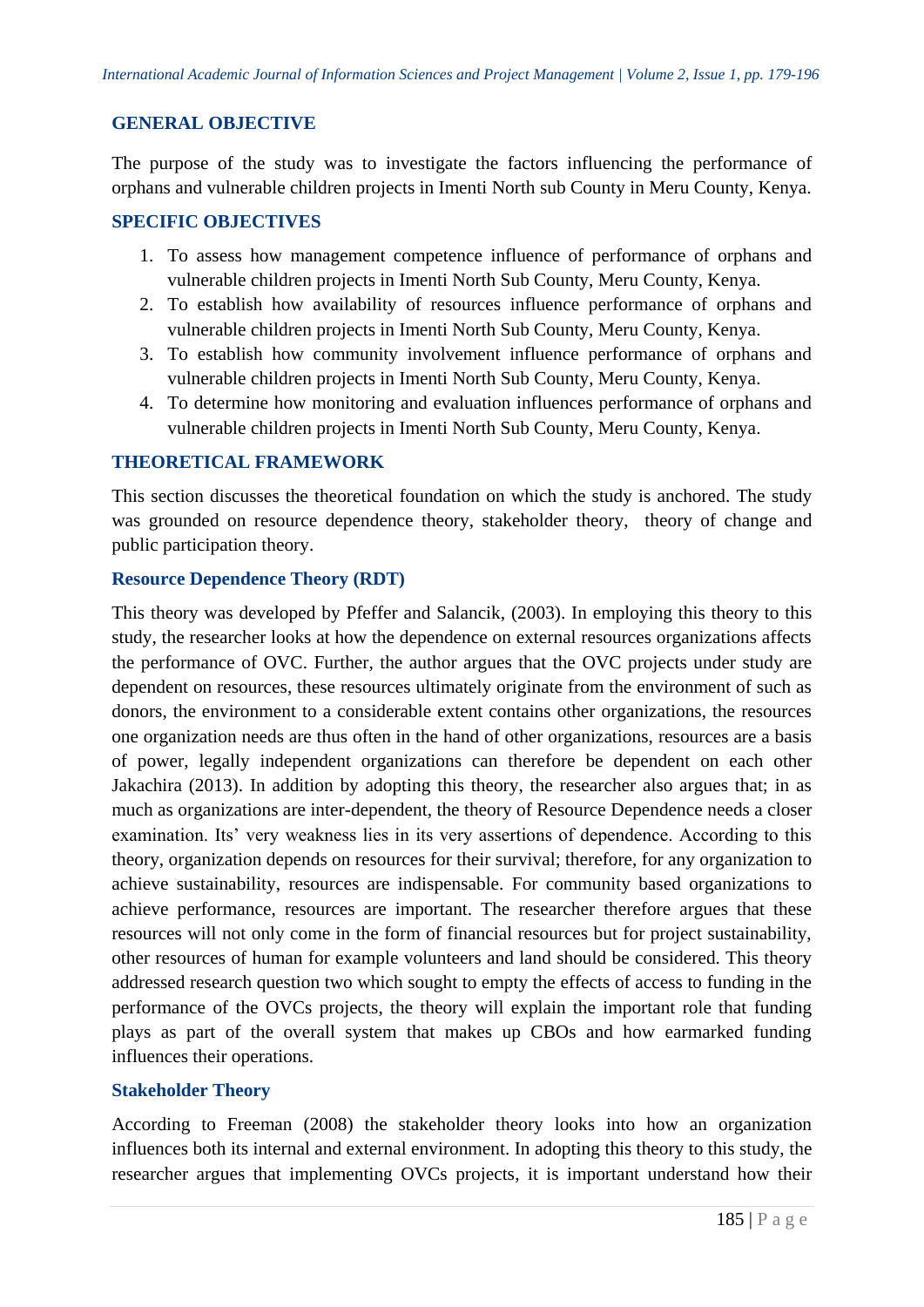operations are influenced by others and how they influence others. The leadership of these OVCs projects should lay emphasis on the relationships of the firm with its stakeholders, by finding ways to balance and assimilate the different relationships and objectives that a firm can have. However, according to Freeman (2008) an organization's leadership should categorize its stakeholders as primary stakeholders and secondary stakeholders with greater priority granted to primary stakeholders. Management competence should prioritize their influence on these stakeholders and the influence of these stakeholders the OVC project objectives. Secondary stakeholders could include; government, media and other special interests groups. This theory addressed research questions which sought to unpack the effects of management competency in projects, the theory will explain the important role that it plays as part of the overall system that makes up OVC projects and how these influence their operations.

# **Public Participation Theory**

Erick Erickson is a personality theorist who believes that the most important force driving human behavior and development of personality is the social interaction. He points out that the social environment combined with biological maturation provides each individual with a set of crises that must be resolved. Erick Erickson's human development theory comprises of eight psychosocial stages, and the fourth stage is more relevant to this study. This fourth stage is a period occurring from about six years to twelve years. At this stage the child is expected to learn rudimentary skills via formal education (Baron, Boschee & Jacobson, 2009). The child within the OVCs community projects develops a sense of industry and learns the reward of perseverance and diligence. The child learns to do things well or correctly in comparison to a standard or to others. Society meets these tendencies of the child by creating opportunities for learning and co-operation. Virtues of competence arise during this stage (Sloth-Nielsen, 2014).

The theory underscores the fact that the creation and the ongoing operations of each project are as a result of several actors' activities, who are the stakeholders. The central idea therefore is that a programme/project's success is dependent on how well the organization manages the relationships with key groups such as community in place and others that can affect the realization of the project objectives. This theory gives an understanding of the influence of community involvement and ownership of project which form basis for this study on performance of OVC projects.

# **Summary of Literature Review**

Orphans and vulnerable children are some of the main problems of developing countries, especially sub Saharan Africa. In Kenya, VC are associated with malnutrition, sickness, lower school enrolment rates, drugs and substance abuse, lack of clothing and shelter and poor school participation compared to the less vulnerable children. Availability of resources ensure effective and quality monitoring and evaluation. It is critical to set aside adequate financial and human resources at the planning stage. National monitoring and evaluation systems in resource-limited settings tend to be chronically challenged, with persistently incomplete reporting and inaccurate data posing a major threat to their utility. Management skills are effective in achieving goals by performing four major functions; planning, which is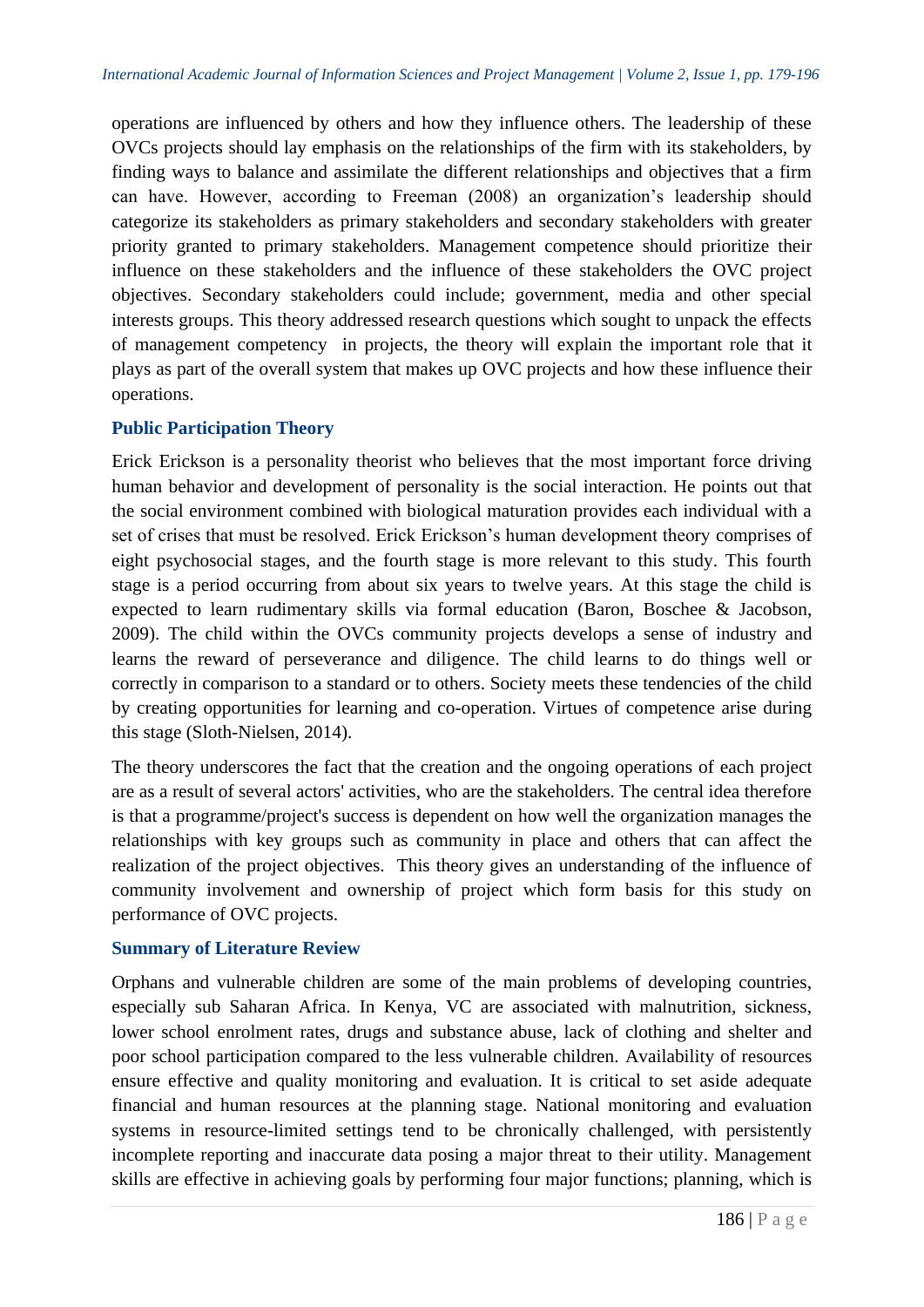involved in selecting missions and objectives, actions to achieve them, decision making and choosing future causes of actions from among alternatives.

Human Rights Watch investigations in countries that include Colombia, Guinea, India, Israel, Mexico, Spain, South Africa, and Sri Lanka found that migrant children, children from rural areas, ethnic or religious minorities, internally displaced and refugee children, indigenous children, or low-caste children were often denied equal access to education, or in some cases, access to any education at all. For children in detention, opportunities for education are often grossly deficient. The report further stated that discrimination, ostracism and humiliation are common occurrence in many Kenyan schools and especially so among the urban poor OVCs who are normally denied the right to participate in education. Advocates have promoted broad community mobilization and public awareness about the importance of early childhood. For the most part, however, activity to promote healthy child development and provide support to families with young children has not been linked with efforts to promote family economic security in low-income communities.

Parents play a role in the gratification of the needs of their children. Public Participation theory possesses information on the role played by the management in getting the community to participate. While some valuable research has been conducted on OVC in Kenya, significant gaps remain. The lack of vital strategic information is hindering policy makers and program leaders from making well-informed decisions about the path forward. However, with limited resources available to divide between programming and research, a reasonable balance should be found to answer key questions without sacrificing support for critical services.

# **RESEARCH METHODOLOGY**

# **Research Design**

According to Best and Khan,(2012) descriptive design is concerned with determining the frequency with which something occurs or the relationship between variables .Thus, this approach was suitable for this study, since the study intended to collect comprehensive information through descriptions which is helpful for identifying variables.

## **Target population**

According to Sekaran and Bougie (2010), a population is the total collection of elements about which we wish to make inferences.The target population for this study composed of 214 stakeholders in Imenti North Sub County, Meru County as shown in Table 3.1.

## **Sample size and Sampling Procedures**

Sampling is a deliberate choice of a number of people who are to provide the data from which a study is draw conclusions about some larger group whom these people represent. The section focuses on the sampling size and sampling procedures.

The sample size is a subset of the population that is taken to be representatives of the entire population (Kumar, 2011). A sample population of 137 was arrived at by calculating the target population of 214 with a 95% confidence level and an error of 0.05 using the below formula taken from Kumar (2011).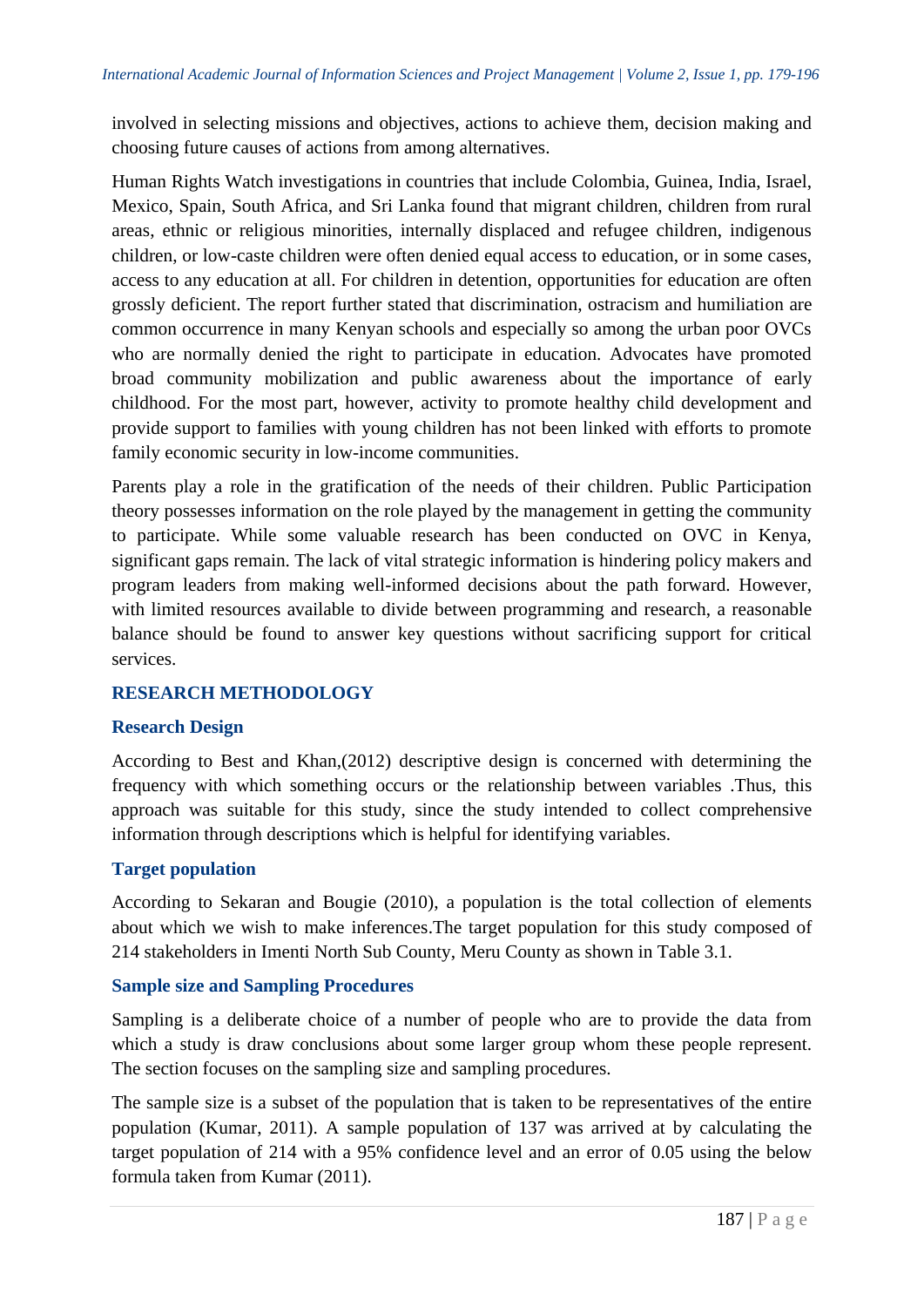$$
n=\frac{z^2.N.\partial_p^2}{(N-1)e^2+z^2\partial_p^2}
$$

Where:  $n =$  Size of the sample,

 $N =$  Size of the population and given as 214,

*℮* = Acceptable error and given as 0.05,

*∂p* = The standard deviation of the population and given as 0.5 where not known,

 $Z =$  Standard variate at a confidence level given as 1.96 at 95% confidence level.

The sample size fits within the minimum of 30 proposed by Saunders, Lewis and Thornhill (2012). The study selected the respondents using stratified proportionate random sampling technique. Stratified random sampling is unbiased sampling method of grouping heterogeneous population into homogenous subsets then making a selection within the individual subset to ensure representativeness. The study used simple random sampling to pick the respondents in each stratum.

## **Research Instruments**

Primary data instruments were questionnaires. The questionnaires were made up of both open ended and closed ended questions. The open ended questions were used so as to encourage the respondent to give an in-depth and felt response without feeling held back in illuminating of any information and the closed ended questions allowed the respondents to respond from limited options that are stated. According to Saunders (2011), the open ended or unstructured questions allow profound response from the respondents while the closed or structured questions are generally easier to evaluate. The questionnaires were used in an effort to conserve time and money as well as to facilitate an easier analysis as they are in immediate usable form.

## **Pilot Testing**

Pilot testing refers to putting of the research questions into test to a different study population but with similar characteristics as the study population to be studied (Kumar, 2011). Pilot testing of the research instruments was conducted using stakeholders of community development projects in Imenti South sub County since it has a similar setting. 14 questionnaires 10 percent of the sample size was administered to the pilot survey respondents who were chosen at random. This helped to improve on the efficiency of the instrument. This process was repeated until the researcher was satisfied that the instrument does not have variations or vagueness.

# **Validity of Research Instruments**

The study used content validity which drew an inference from test scores to a large domain of items similar to those on the test. Content validity is concerned with sample-population representativeness. Gillham (2011) stated that the knowledge and skills covered by the test items should be representative to the larger domain of knowledge and skills. Expert in the field of study especially the lecturers opinion was requested to comment on the representativeness and suitability of questions and gave suggestions of corrections to be made to the structure of the research tools. This helped to improve the content validity of the data that was be collected.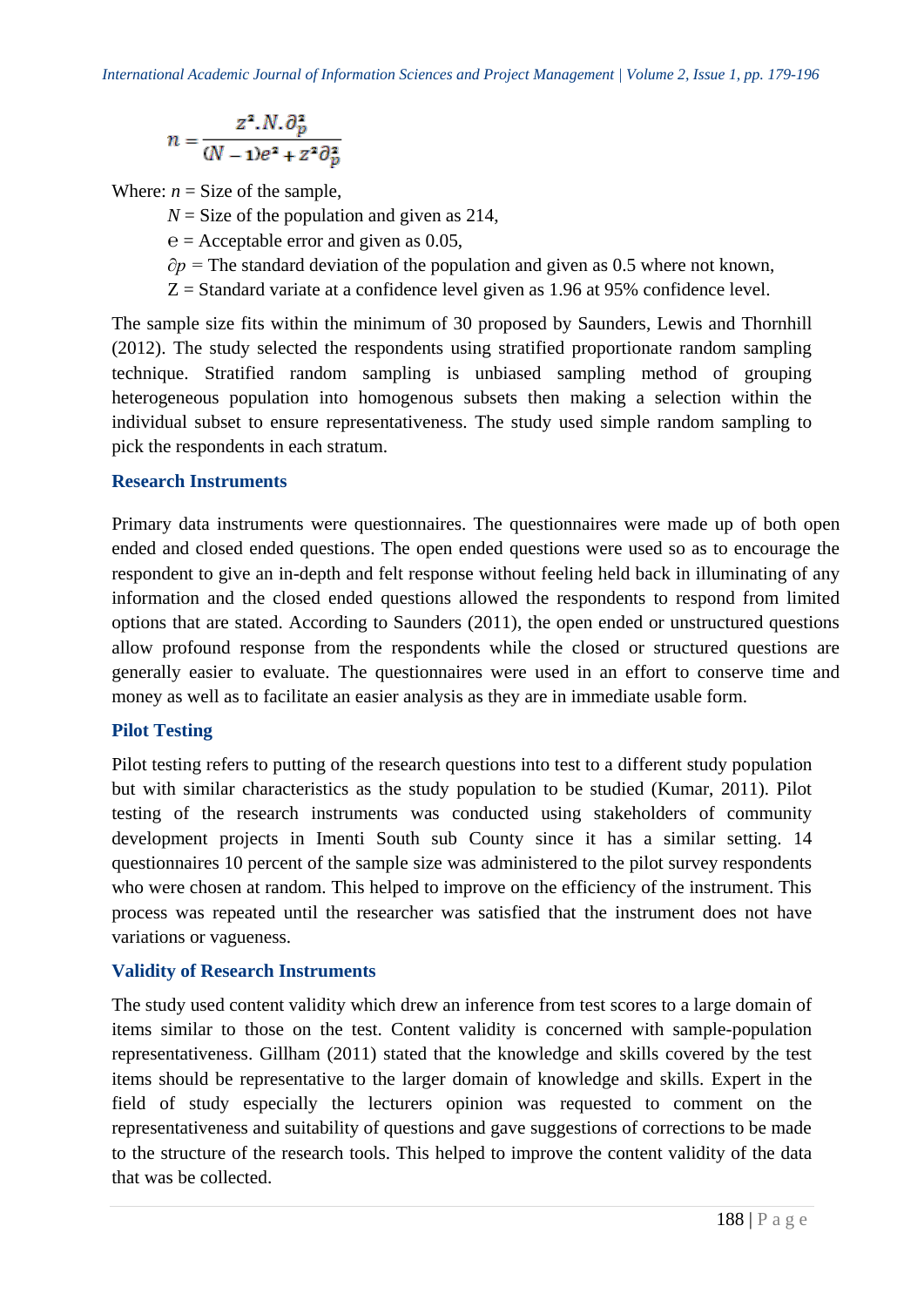# **Reliability of Research Instruments**

Reliability is concerned with the question of whether the results of a study are repeatable. The questionnaire was administered to a pilot group of 14 randomly selected respondents from the stakeholders of OVC projects in Imenti South sub County and their responses were used to check the reliability of the tool. A construct composite reliability co-efficient (Cronbach alpha) of 0.7 or above, for all the constructs, were considered to be adequate for this study (Rousson & Gasser, 2012). The computed values for the reliability analysis were as shown in table 1.

|                           | Cronbach's Alpha |  |  |
|---------------------------|------------------|--|--|
| Resource adequacy         | .829             |  |  |
| Management competence     | .733             |  |  |
| Monitoring and Evaluation | .751             |  |  |
| Community Involvement     | .748             |  |  |

## **Table 1: Reliability Analysis**

# **Data Collection Procedures**

The researcher obtained an introduction letter from the university which was presented to each stakeholder so as to be allowed to collect the necessary data from the respondents. The drop and pick method was preferred for questionnaire administration so as to give respondents enough time to give well thought out responses. The researcher personally administered the research instruments to the respondents. This enabled the researcher to establish rapport, explain the purpose of the study and the meaning of items that may not be clear as observed by Best and Khan (2003).

# **Data Analysis Techniques**

Data was analyzed using Statistical Package for Social Sciences (SPSS Version 21.0). All the questionnaires received were referenced and items in the questionnaire were coded to facilitate data entry. After data cleaning which entailed checking for errors in entry, descriptive statistics such as frequencies, percentages, mean score and standard deviation was estimated for all the quantitative variables and information presented inform of tables. The qualitative data from the open-ended questions were analyzed using conceptual content analysis and presented in prose. Multiple regression analysis was used to establish the relations between the independent and dependent variables. Since there were four independent variables in this study the multiple regression model generally assumed the following equation:

$$
Y = \beta_0 + \beta_1 X_1 + \beta_2 X_2 + \beta_3 X_3 + \beta_4 X_4 + \varepsilon
$$

Where:

Y= performance of orphans and vulnerable children projects

 $\beta_0$ =constant  $\beta_1$ ,  $\beta_2$ ,  $\beta_3$  and  $\beta_4$  = regression coefficients

 $X_1$ = Management competence,  $X_2$ = Resource availability,  $X_3$ = Community involvement,  $X_4$ =Monitoring and evaluation,  $\varepsilon$ =Error Term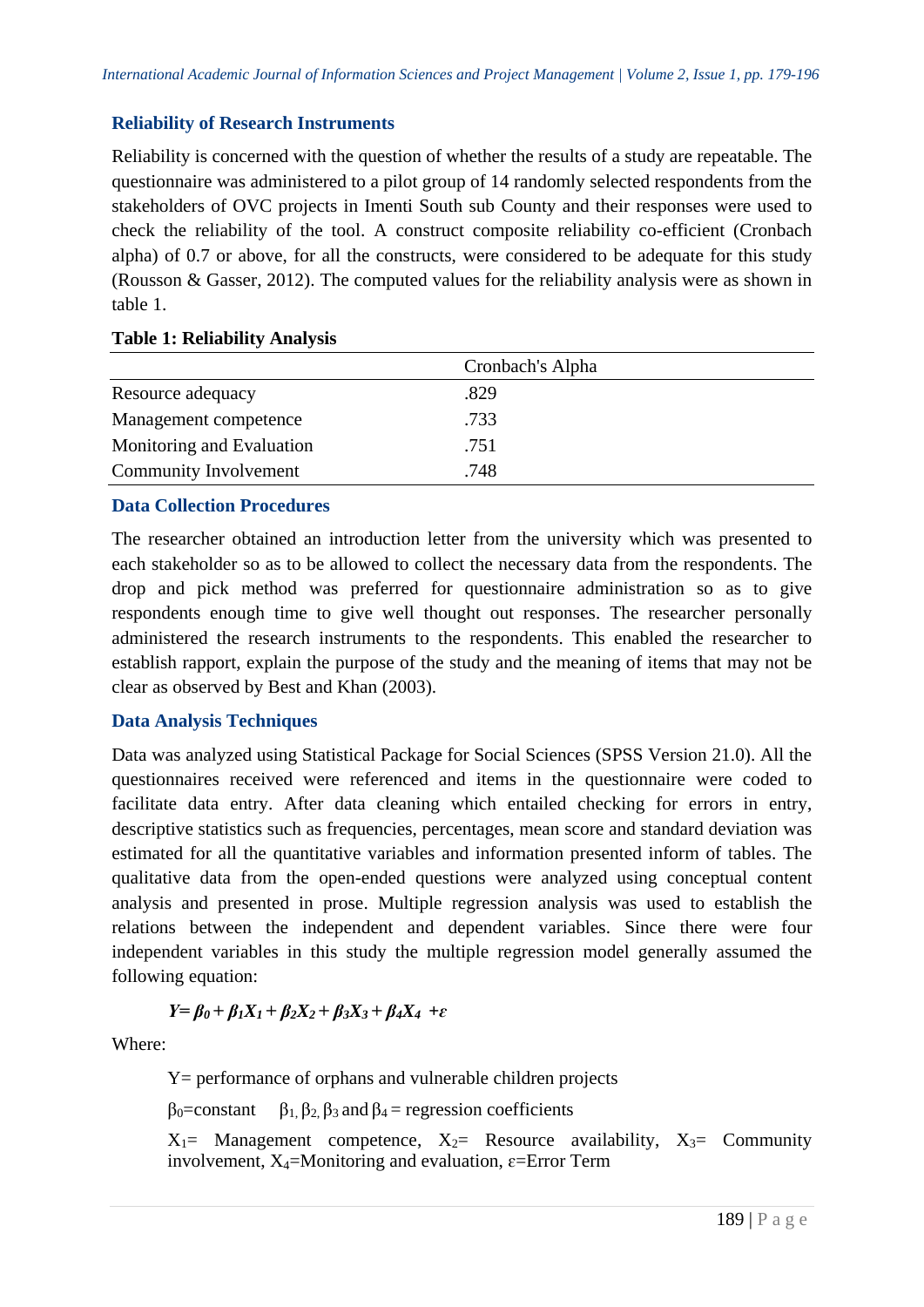# **RESEARCH RESULTS**

## **Multiple Regression Analysis**

In this study, a multiple regression analysis was conducted to test the effect among predictor variables. The summary of regression model output is presented in table 2.

|  | <b>Table 2: Summary of Regression Model Output</b> |  |
|--|----------------------------------------------------|--|
|  |                                                    |  |

| Model |       |       |       | R Square Adjusted R Square Std. Error of the Estimate |
|-------|-------|-------|-------|-------------------------------------------------------|
|       | 0.891 | 0.794 | 0.784 | 2.137                                                 |

The study found that independent variables selected for the study (i.e. management competence, resource availability, community involvement and monitoring and evaluation) accounted for 78.4% of the variations on performance of orphans and vulnerable children projects. According to the test model, 21.6% percent of the variation performance of orphans and vulnerable children projects could not be explained by the model.

## **Table 3: Summary of One-Way ANOVA Results**

| Model |            | Sum of Squares |    | Mean Square |        | Sig.     |
|-------|------------|----------------|----|-------------|--------|----------|
|       | Regression | 1597.2         |    | 399.300     | 55.953 | 2.18E-23 |
|       | Residual   | 628            | 88 | 7.136       |        |          |
|       | Total      | 2012.82        | QΩ |             |        |          |

The probability value of 0.000 indicates that the regression relationship was significant in predicting the effects of resource adequacy, management competence, monitoring and evaluation and community involvement on performance of orphans and vulnerable children projects. The calculated F (55.953) was significantly larger than the critical value of  $F=$ 5.6125. This again shows that the overall test model was significant.

## **Table 4: Regression Coefficients**

| Model                        | Unstandardized |            | Standardized |       | Sig.  |
|------------------------------|----------------|------------|--------------|-------|-------|
|                              | Coefficients   |            | Coefficients |       |       |
|                              | B              | Std. Error | Beta         |       |       |
| (Constant)                   | 0.786          | 0.323      |              | 2.433 | 0.016 |
| Resource adequacy            | 0.896          | 0.302      | 0.616        | 2.967 | 0.003 |
| Management competence        | 0.694          | 0.316      | 0.545        | 2.196 | 0.030 |
| Monitoring and Evaluation    | 0.516          | 0.217      | 0.443        | 2.378 | 0.019 |
| <b>Community Involvement</b> | 0.753          | 0.236      | 0.531        | 3.191 | 0.018 |

The established multiple regression equation for predicting performance of orphans and vulnerable children projects from the four independent variables was:

$$
Y=0.786+0.896X_1+694X_2+0.516X_3+0.753X_4+\epsilon
$$

Where:

Y= Performance of orphans and vulnerable children projects

 $X_1$ = Management competence,  $X_2$ = Resource availability,  $X_3$ = Community involvement

 $X_4$ =Monitoring and evaluation,  $\varepsilon$ =Error Term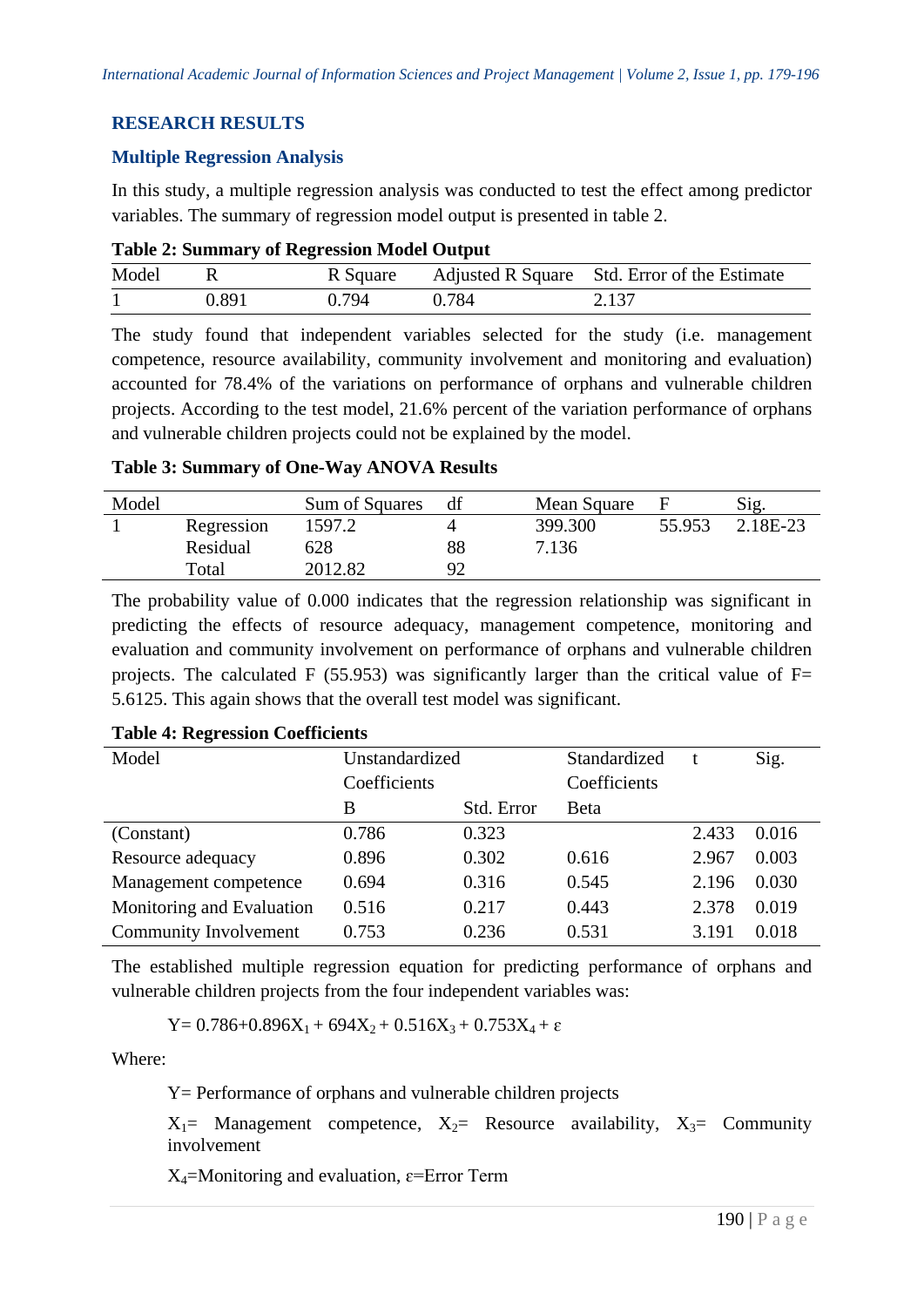The regression equation above has established that taking all factors into account (Management competence, availability of resources, community involvement and monitoring and evaluation) constant at zero, performance of orphans and vulnerable children projects was 0.786. The findings presented also show that taking all other independent variables at zero, a unit increase in the resource adequacy would lead to a 0.896 increase in the scores of performance of orphans and vulnerable children projects and a unit increase in the scores of management competence would lead to a 0.694 increase in the scores of performance of orphans and vulnerable children projects. Further, the findings show that a unit increases in the scores of monitoring and evaluation would lead to a 0.516 increase in the scores of performance of orphans and vulnerable children projects. The study also found that a unit increase in the scores of community involvement would lead to a 0.753 increase in the scores of performance of orphans and vulnerable children projects Meru County. Overall, resource adequacy had the greatest effect on the Performance of orphans and vulnerable children projects in Imenti north sub county, Meru County, Kenya, followed by community involvement, then management competence while stigma and monitoring and evaluation had the least effect to the performance of orphans and vulnerable children projects in Imenti north sub county, Meru County, Kenya. All the variables were significant (p-values < 0.05).

# **Discussion of the Key Findings**

This section focuses on the discussion of the findings relative to what previous researchers have found on the study variables. It correlates the findings with those of the previous literature and establishes where they are in agreement or they were contrary.

## **Management Competence**

Under this, the study further sought to assess how management competence influence performance of orphans and vulnerable children projects in Imenti North Sub County, Meru County, Kenya. From the findings the study revealed that professional and academic qualification helps the staff acquire skills needed to perform their jobs effectively. This was similar to Jobber (2009) who said that training hence helps individuals in acquiring the knowledge and skills they need to perform their jobs and do it effectively. The study also found that experience in OVC related aspects influences service delivery in OVC projects. These concur with (Gareth, 2012) who agrees that management skills are effective in achieving goals by performing four major functions; planning, which is involved in selecting missions and objectives, actions to achieve them, decision making and choosing future causes of actions from among alternatives. Further the study showed that information sharing promotes knowledge transfer that enables individuals to satisfy present and future needs of stakeholders. This correlates with Armstrong (2016) who said that information sharing in communication is required so that the management can keep the employees informed of the policies and plans affecting them.

The study also revealed that leadership style influences the coordination of the OVC project management team, that knowledge on policies guiding OVC projects motivates employees to achieve high levels of performance and that technical expertise of the OVC project staff doesn't helps in achievement of the objectives. These were in line with Gibson (2013) who says that in a reward context, recognition refers to a managerial acknowledgement of the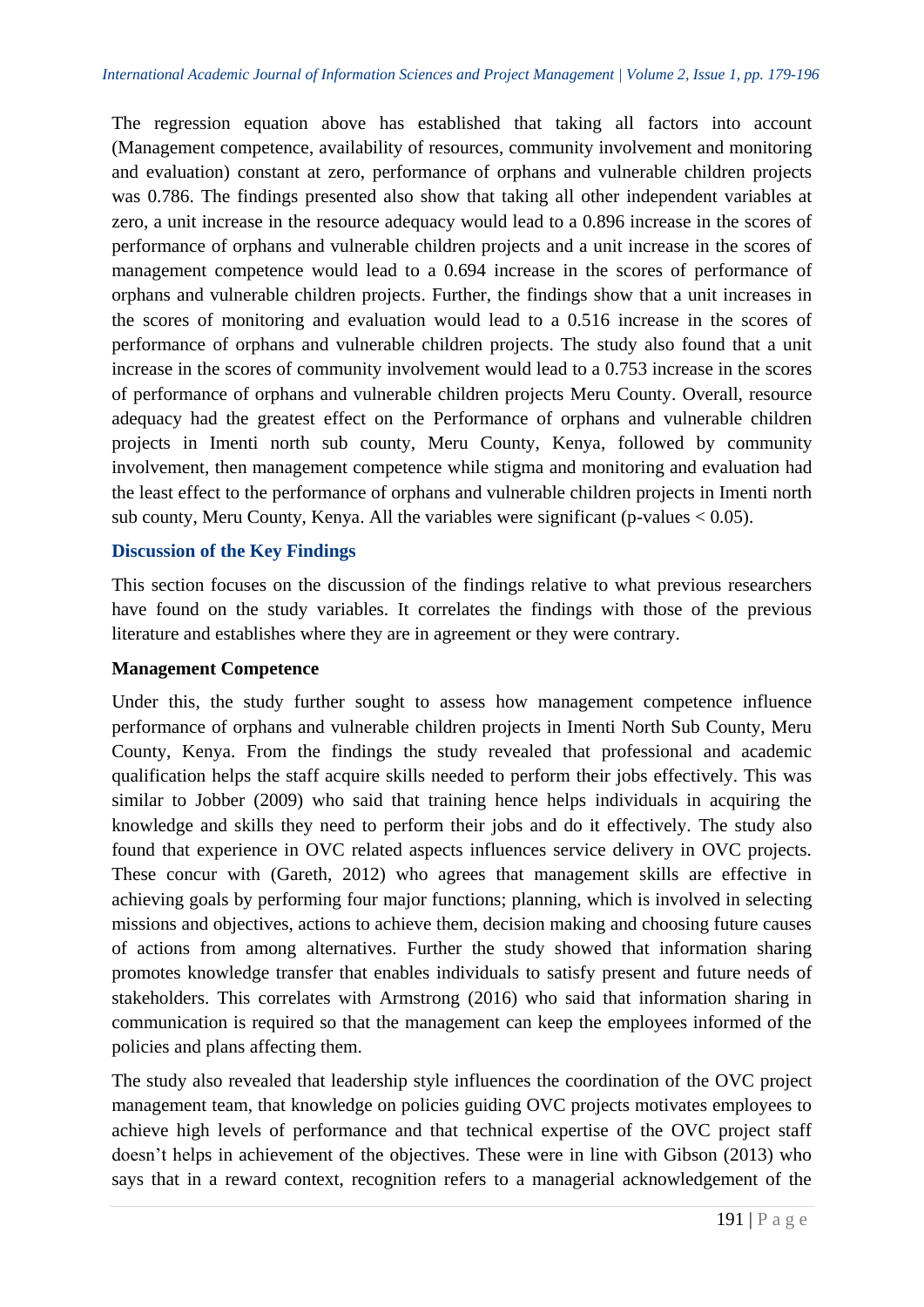employee achievement that could result in improved status where recognition could include public praise, expressions of a job well done or special attention.

The study further concluded management competence influenced performance of orphans and vulnerable children projects in Imenti North Sub County, Meru County, Kenya positively. From the findings the study deduced that professional and academic qualification helps the staff acquire skills needed to perform their jobs effectively and that experience in OVC related aspects influences service delivery in OVC projects Again the study showed that information sharing promotes knowledge transfer that enable individuals to satisfy present and future needs of stakeholders and that leadership style influences the coordination of the OVC project management team. The also deduced that technical expertise of the OVC project staff doesn't helps in achievement of the objectives.

# **Resource Availability**

The study further sought to establish how resource adequacy influence performance of orphans and vulnerable children projects in Imenti North Sub County, Meru County, Kenya. From the findings the study revealed that financial allocation/ availability improves OVCs health status. This was similar to Magampa (2014) who argued that financial resources should be estimated realistically at the time of planning for the success of the OVC project that human resources efficiency enables monitoring of OVC projects. Again the study found that information communication and technology promotes knowledge transfer that enables individuals to satisfy present and future needs of stakeholders. This correspond to KAACR Annual Report (2007) which claims that goals are to generate enough funding to maintain services, re-invest in their communities, and provide employees with an up-to-date education and training to service their clients and maintenance funds to continue servicing their communities. However the study found that stationery and equipment availability fairly influences service delivery in OVC projects and that consistency of funds fairly ensures timely completion of OVCs projects. These were in line with Magampa (2014) who argue that adequate resources is a major challenge because these projects their base is servicing needs of the community; there is little focus on making a profit.

# **Community Involvement and Ownership**

The study sought to evaluate how community involvement influence performance of orphans and vulnerable children projects in Imenti North Sub County, Meru County, Kenya. From the findings the study found that involvement in initiation and identification influences service delivery and that labor contribution ensures timely completion of OVCs projects. These are in line with Weisman (2011) who found that the degree to which stakeholders are personally involved in the implementation process will cause great variation in their support for that project. Further the study revealed that involvement in planning influences service delivery in OVC projects. This corresponds to Ndagi (2013) whose study found that stakeholder consultation is more influential in service-oriented projects such as information technology. The study also found that public dialogue promotes knowledge transfer that enable individual's satisfaction of present and future needs of stakeholders. This concurred with World Bank (2012) which claimed that stakeholder involvement is the number one reason for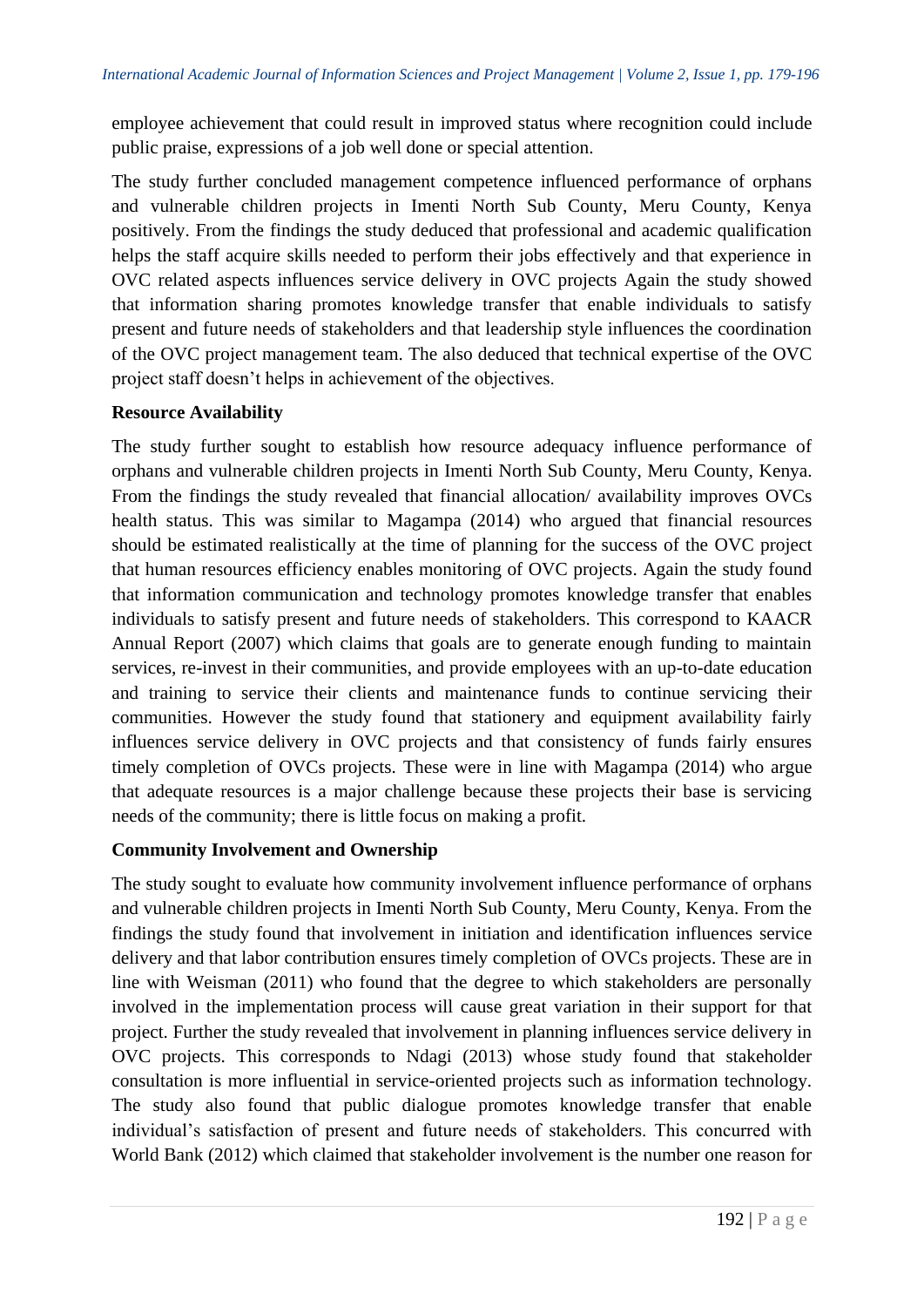successful projects followed by executive management support and a clear statement of requirements.

However the study found that involvement in running and management influences effectiveness of OVCs projects. This was in line with Naidoo (2010) who found out that user involvement refers to a psychological state of the individual and is defined as the importance and personal relevance of a system to a user. The study concluded that community involvement influenced performance of orphans and vulnerable children projects in Imenti North Sub County, Meru County, Kenya positively and significantly. From the findings the study deduced that involvement in initiation and identification influences service delivery and that labor contribution ensures timely completion of OVCs projects. Further the study revealed that involvement in planning influences service delivery in OVC projects and that public dialogue promotes knowledge transfer that enable individual's satisfaction of present and future needs of stakeholders.

# **Monitoring and Evaluation**

The study sought to determine how monitoring and evaluation influence performance of orphans and vulnerable children projects in Imenti North Sub County, Meru County, Kenya. As per the findings, the study revealed that frequency of Monitoring opportunities for improving the performance of the projects and that facilitated negotiations and identification of gaps and suggesting the way forward. These correspond to Chikati (2010) who said that participatory monitoring encourages continuous monitoring of OVC projects by the community members with an aim of collecting, analyzing and communicating information inorder to put measures on where things are not working as per the plan. Further the study showed on efficiency and effectiveness and revealed that M&E plan development forums makes processes more transparent as well as providing clear regulatory frameworks. This concur with World Bank (2011) which asserts that M&E creates a good environment for interaction between stakeholders and bring on board resources available, use and monitor and evaluate impact brought by the resources. However the study showed that programs involving stakeholder integration influences service delivery. These are contrary to Gaventa and Blauert (2009) who claim that the purpose of evaluation is to help the stakeholders of a project to better understand whether their hard work is having the impact they desire. Again the study concluded that monitoring and evaluation influenced performance of orphans and vulnerable children projects in Imenti North Sub County, Meru County, Kenya significantly. The study deduced frequency of Monitoring opportunities for improving the performance of the projects and that facilitated negotiations and identification of gaps and suggesting the way forward. Further the study showed that M&E plan development forums makes processes more transparent as well as providing clear regulatory frameworks.

# **CONCLUSIONS**

The study further concluded management competence influenced performance of orphans and vulnerable children projects in Imenti North Sub County, Meru County, Kenya positively. From the findings the study deduced that professional and academic qualification helps the staff acquire skills needed to perform their jobs effectively and that experience in OVC related aspects influences service delivery in OVC projects Again the study showed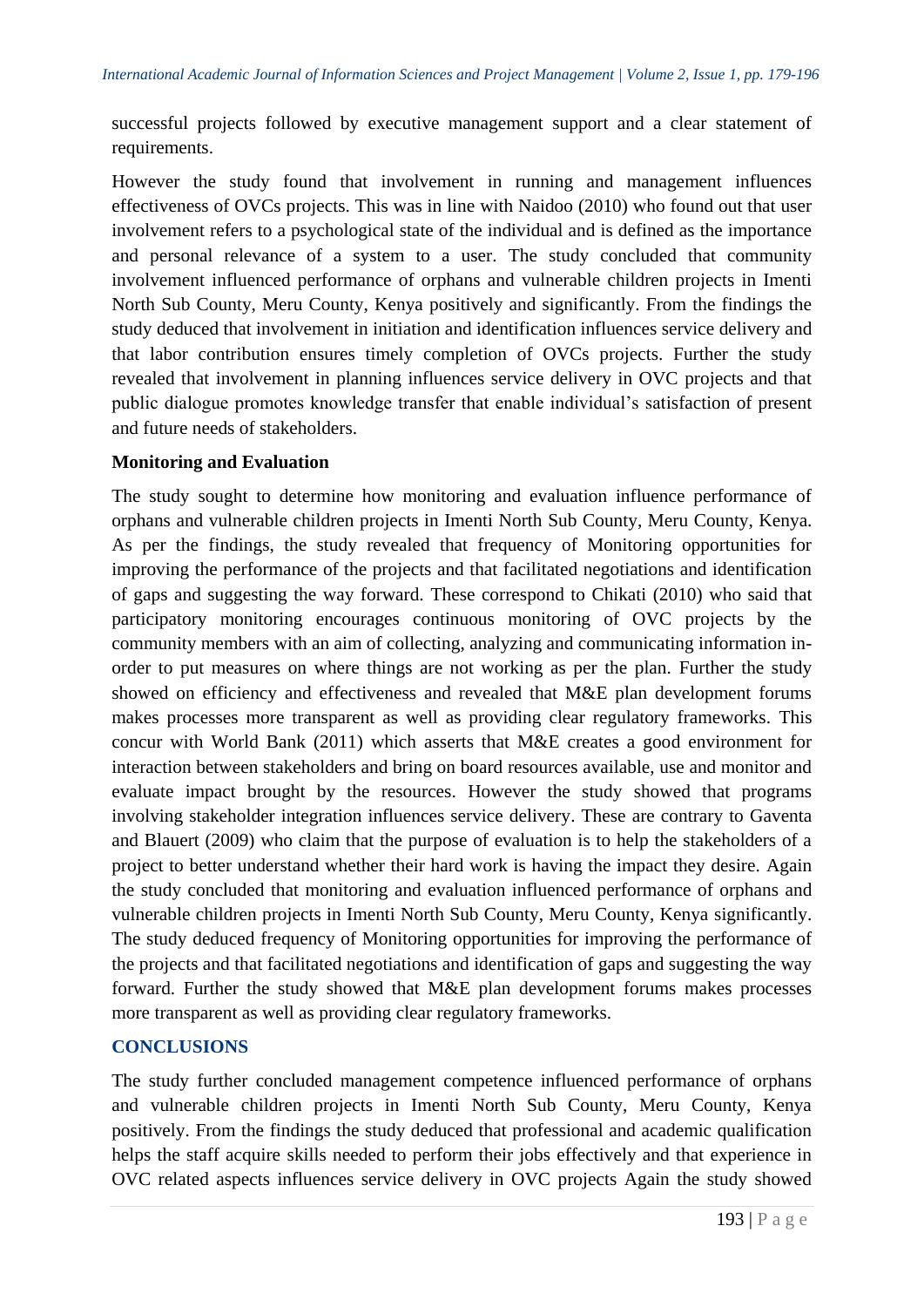that information sharing promotes knowledge transfer that enable individuals to satisfy present and future needs of stakeholders and that leadership style influences the coordination of the OVC project management team. The also deduced that technical expertise of the OVC project staff doesn't helps in achievement of the objectives.

The study concluded that resource availability influenced performance of orphans and vulnerable children projects positively and significantly. From the findings the study deduced that financial allocation/ availability improves OVCs health status, that human resources efficiency enables monitoring of OVC projects and that information communication and technology promotes knowledge transfer that enables individuals to satisfy present and future needs of stakeholders. Further the study concluded that consistency of funds fairly ensures timely completion of OVCs projects.

The study concluded that community involvement influenced performance of orphans and vulnerable children projects in Imenti North Sub County, Meru County, Kenya positively and significantly. From the findings the study deduced that involvement in initiation and identification influences service delivery and that labor contribution ensures timely completion of OVCs projects. Further the study revealed that involvement in planning influences service delivery in OVC projects and that public dialogue promotes knowledge transfer that enable individual's satisfaction of present and future needs of stakeholders.

The study concluded that monitoring and evaluation influenced performance of orphans and vulnerable children projects in Imenti North Sub County, Meru County, Kenya significantly. The study deduced frequency of Monitoring opportunities for improving the performance of the projects and that facilitated negotiations and identification of gaps and suggesting the way forward. Further the study showed that M&E plan development forums makes processes more transparent as well as providing clear regulatory frameworks.

# **RECOMMENDATIONS**

The study recommends the following:

- 1. The study recommends that financial allocation should be increased to improve the OVCs health status and that financial resources should be estimated realistically at the time of planning for the success of the OVC project that human resources efficiency enables monitoring of OVC projects. This will ensure that the projects are successfully carried out and completed on time
- 2. The study also recommended that the information gained from evaluating the monitoring should be used to tell the project manager where is going to plan and where it is not, and if action is required. The study suggested that further study be done on factors influencing performance of orphans and vulnerable children projects.
- 3. The study also recommends that information communication and technology which promotes knowledge transfer that enable individuals to satisfy present and future needs of stakeholders should be enhanced. This will improve the performance of the OVCs projects.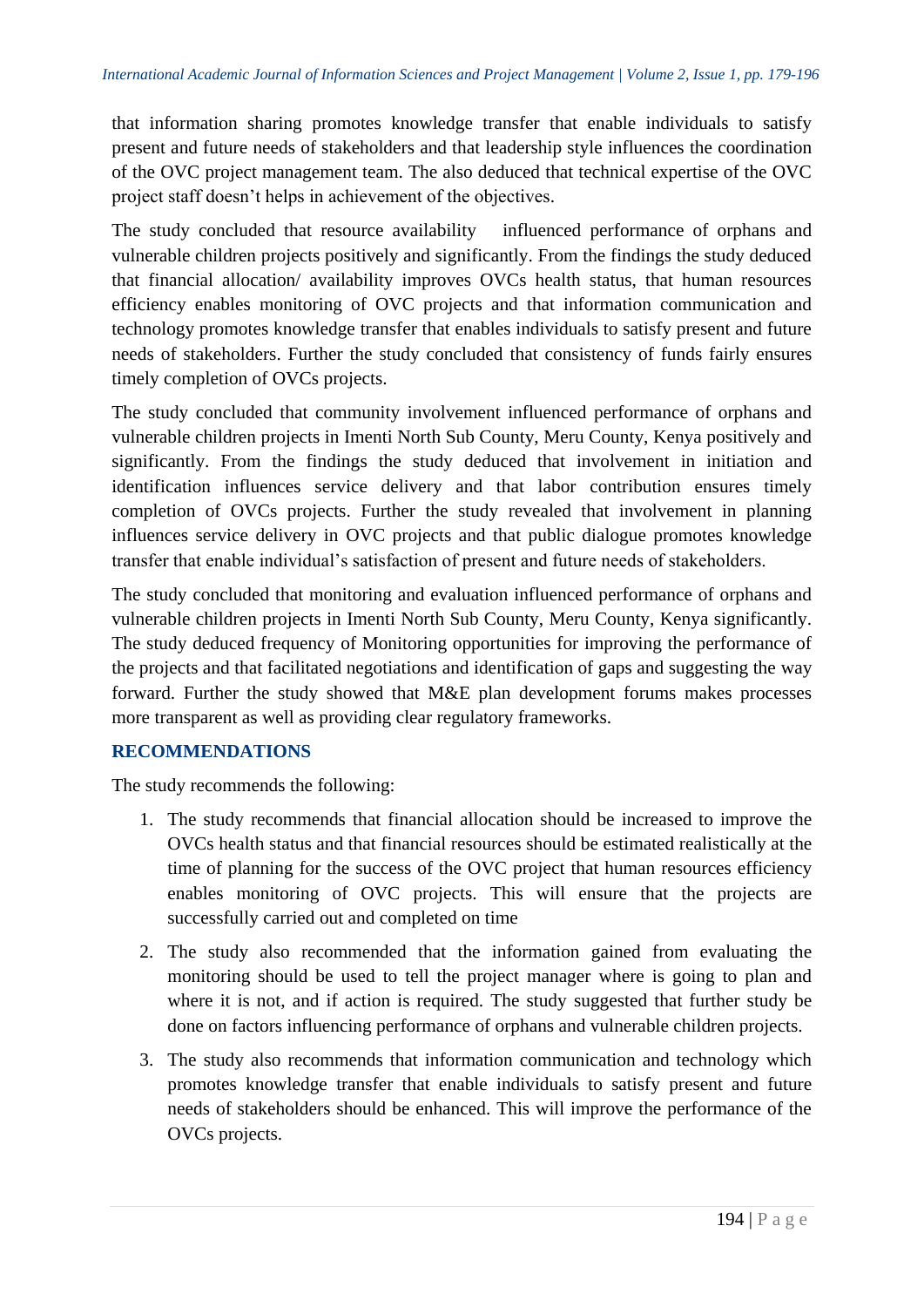- 4. Further the study recommends that the management team should be trained on leadership styles which were found to influence coordination of the OVC project management team. This will in turn create an environment where the projects can be carried out successfully. This can be done through workshops and also leaders related seminars to enlighten the leaders on how to carry the projects as well managing their teams.
- 5. The study finally recommends that the community should be sensitized to be heavily involved in these projects. This can be done through including them as the stakeholders of the projects as well as allowing them to contribute to the projects hence improving the performance of the projects.

## **REFERENCES**

Armstrong, D. (2016). *What is a Law of Nature?* Cambridge University Press.

- Baron, M. A Boschee, F. & Jacobson, M. (2009). *Performance-Based Education*: *Developing Programs Through Strategic Planning, Rowman and Littlefield Education*, Lanham, Md., The School Administrator Journal*,* 66 (9),156.
- Best, K & Khan, M. (2003). *Business Research Methods*. Oxford university press.
- Chikati, J. (2010). *The project management handbook*. REPARED, Nairobi, Kenya.
- Freeman, G. (2008). *Interviews Worth the Tears? Exploring the Dilemmas of Research with Young Carers in Zimbabwe.* Ethics, Place and Environment 4, 135-142.
- Gareth, C. (2012). *Real World Research.* Oxford: Blackwell.
- Gaventa, J. & Blauert, J. (2016). *Learning to Change by Learning from Change.* Canada: International Development Research Center.
- Gibson, B. R. (2009). *Covert Relationship: American Foreign Policy, Intelligence, and the Iran-Iraq War, 1980-1988*. ABC-CLIO.
- Gillham, P. F. (2011). Securitizing America: strategic incapacitation and the policing of protest since the 11 September 2001 terrorist attacks. *Sociology Compass*, 5(7), 636-652.
- Government of Kenya (2013). African Centre forEconomic Growth [ACEG] and KREP Holdings, *National micro and smallenterprises baseline survey*. Nairobi: CBS.
- Jakachira, G. (2013). *An exploratory study of the interface of child-headed households and academic performance*: A case of primary school students in Beatrice resettlement area, Zimbabwe.
- Jobber, M. 2009). *Business Research Methods*. Pearson Education India.
- Kenya National Bureau of Statistics. (2014). *Meru Central District Multiple Indicator Cluster Survey 2008*, Nairobi, Kenya: Kenya National Bureau of Statistics.
- Kumar, R. (2011). *Research methodology: A step by step for beginners.* London: Sage Publication.